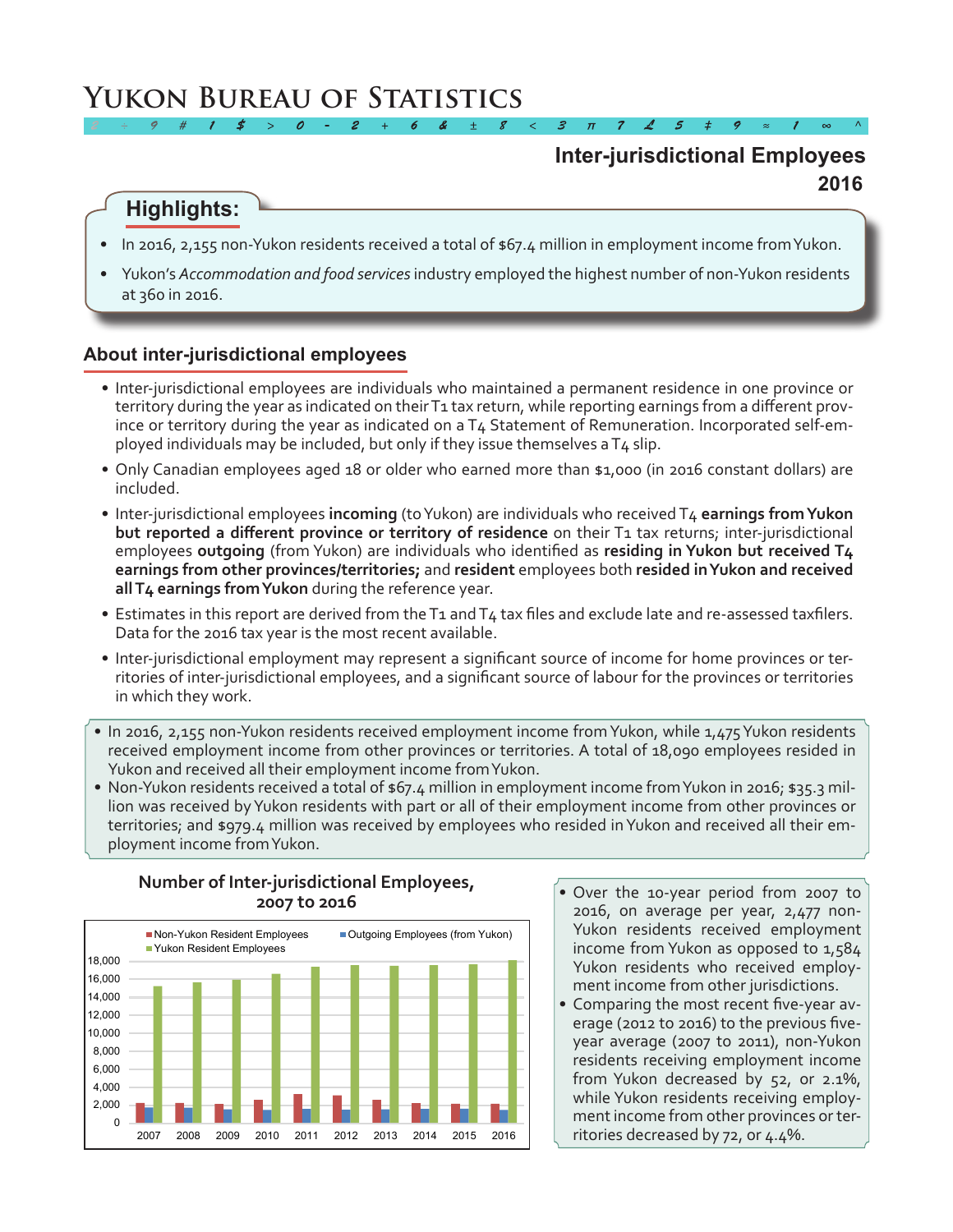### **Count of inter-jurisdictional employees, by sex, Yukon, 2007 to 2016**

|      | Inter-jurisdictional employees<br>incoming to Yukon from other<br><b>Provinces and Territories</b> |       |        | Inter-jurisdictional employees<br>outgoing from Yukon to other | <b>Provinces and Territories</b> |        | Yukon<br>resident<br>employees |       |        |  |
|------|----------------------------------------------------------------------------------------------------|-------|--------|----------------------------------------------------------------|----------------------------------|--------|--------------------------------|-------|--------|--|
|      | Total                                                                                              | Male  | Female | Total                                                          | Male                             | Female | Total                          | Male  | Female |  |
|      |                                                                                                    |       |        |                                                                | count                            |        |                                |       |        |  |
| 2007 | 2.260                                                                                              | 1.370 | 890    | 1.765                                                          | 1.075                            | 690    | 15.230                         | 7.415 | 7.815  |  |
| 2008 | 2,270                                                                                              | 1.300 | 970    | 1,725                                                          | 1,045                            | 680    | 15.615                         | 7,645 | 7,970  |  |
| 2009 | 2,145                                                                                              | 1,310 | 835    | 1,545                                                          | 885                              | 660    | 15,925                         | 7,830 | 8,090  |  |
| 2010 | 2.605                                                                                              | 1.755 | 850    | 1.470                                                          | 875                              | 590    | 16.595                         | 8.170 | 8.425  |  |
| 2011 | 3,235                                                                                              | 2.205 | 1,030  | 1.595                                                          | 925                              | 670    | 17,355                         | 8,620 | 8,730  |  |
| 2012 | 3,105                                                                                              | 2,165 | 940    | 1,505                                                          | 880                              | 625    | 17,555                         | 8,640 | 8,910  |  |
| 2013 | 2,595                                                                                              | 1.735 | 860    | 1.540                                                          | 920                              | 620    | 17.480                         | 8,505 | 8.975  |  |
| 2014 | 2.245                                                                                              | 1.490 | 755    | 1.605                                                          | 960                              | 645    | 17.535                         | 8.480 | 9.055  |  |
| 2015 | 2,155                                                                                              | 1,385 | 770    | 1,615                                                          | 980                              | 630    | 17,635                         | 8,510 | 9,125  |  |
| 2016 | 2,155                                                                                              | 1,370 | 780    | 1,475                                                          | 850                              | 625    | 18.090                         | 8,775 | 9,315  |  |

**Note***: Due to the mobile nature of their work, inter-jurisdictional employees may be more likely to file annual personal income tax returns late. For example: in 2016, a forecasted 180 additional employees incoming to Yukon would have been included if late and re-assessed taxfilers were included; and an additional 160 outgoing employees from Yukon would have been included. Of interest, an estimated 1,255 Yukon resident employees were not included due to late filing. Estimates are subject to revision.*

• In 2016, 2,155 employees who worked in Yukon, reported residency elsewhere in Canada on their income tax return. Comparing 2016 to 2015, there were the same number of non-Yukon resident employees working in Yukon (2,155 employees).

• A total of 1,475 Yukon residents received all or a part of their employment earnings from outside of Yukon during 2016. Compared to 2015 (1,615 employees), 140 fewerYukon residents worked in a different province or territory in 2016.

• A total of 18,090 Yukon residents received all employment earnings from Yukon in 2016. This was an increase of 455, or 2.6%, compared to 2015 when 17,635 Yukon residents received all employment income from Yukon.

• In 2016, 1,370 male employees (63.7%) and 780 female employees (36.3%) made up the total of 2,155 employees who worked in Yukon, but reported residency elsewhere in Canada. Of the 1,475 Yukon residents who received all or part of their employment income from outside of Yukon, 850 were males (57.6%) and 625 (42.4%) were female.

### **Count of Inter-jurisdictional employees, by age group and sex, 2007 to 2016**

|                               |                      | 18 to 24 years |             |                            | 25 to 34 years |             |                                                           | 35 to 44 years |             |                      | 45 to 54 years |             |                                                             | 55 to 64 years |             |                            | 65 years and older |             |
|-------------------------------|----------------------|----------------|-------------|----------------------------|----------------|-------------|-----------------------------------------------------------|----------------|-------------|----------------------|----------------|-------------|-------------------------------------------------------------|----------------|-------------|----------------------------|--------------------|-------------|
|                               | <b>Both</b><br>sexes | Male           | Fe-<br>male | <b>Both</b><br>sexes       | Male           | Fe-<br>male | <b>Both</b><br>sexes                                      | Male           | Fe-<br>male | <b>Both</b><br>sexes | Male           | Fe-<br>male | <b>Both</b><br>sexes                                        | Male           | Fe-<br>male | <b>Both</b><br>sexes       | Male               | Fe-<br>male |
| Incoming                      |                      |                |             |                            |                |             |                                                           | ------         |             | count<br>----------- |                |             |                                                             |                |             |                            |                    |             |
| 2007                          | 710                  | 380            | 330         | 585                        | 350            | 235         | 330                                                       | 210            | 120         | 355                  | 245            | 110         | 225                                                         | 135            | 90          | 55                         | 45                 | 10          |
| 2008                          | 825                  | 420            | 400         | 560                        | 315            | 240         | 290                                                       | 190            | 100         | 310                  | 205            | 110         | 235                                                         | 135            | 100         | 55                         | 35                 | 15          |
| 2009                          | 645                  | 335            | 310         | 570                        | 335            | 235         | 260                                                       | 175            | 80          | 355                  | 260            | 90          | 265                                                         | 170            | 95          | 50                         | 30                 | 20          |
| 2010                          | 725                  | 420            | 300         | 685                        | 465            | 225         | 355                                                       | 265            | 90          | 470                  | 370            | 105         | 300                                                         | 195            | 110         | 65                         | 40                 | 25          |
| 2011                          | 940                  | 580            | 355         | 920                        | 605            | 320         | 425                                                       | 310            | 115         | 495                  | 390            | 100         | 365                                                         | 255            | 110         | 90                         | 65                 | 25          |
| 2012                          | 840                  | 520            | 315         | 855                        | 585            | 275         | 445                                                       | 335            | 110         | 475                  | 365            | 105         | 400                                                         | 285            | 110         | 95                         | 70                 | 20          |
| 2013                          | 555                  | 295            | 255         | 745                        | 465            | 280         | 375                                                       | 285            | 90          | 420                  | 325            | 95          | 420                                                         | 305            | 115         | 85                         | 60                 | 25          |
| 2014                          | 470                  | 265            | 205         | 680                        | 425            | 255         | 315                                                       | 235            | 80          | 380                  | 285            | 95          | 320                                                         | 225            | 95          | 75                         | 55                 | 20          |
| 2015                          | 475                  | 265            | 215         | 645                        | 390            | 260         | 320                                                       | 230            | 90          | 325                  | 240            | 85          | 295                                                         | 200            | 95          | 90                         | 65                 | 25          |
| 2016                          | 470                  | 255            | 215         | 690                        | 415            | 275         | 305                                                       | 210            | 95          | 310                  | 235            | 75          | 295                                                         | 200            | 95          | 85                         | 60                 | 25          |
| Outgoing                      |                      |                |             |                            |                |             |                                                           | -----          |             | count<br>----------  |                |             |                                                             |                |             |                            |                    |             |
| 2007                          | 505                  | 245            | 260         | 410                        | 245            | 165         | 300                                                       | 195            | 100         | 330                  | 225            | 105         | 170                                                         | 125            | X           | 50                         | 40                 | x           |
| 2008                          | 510                  | 265            | 245         | 415                        | 250            | 165         | 275                                                       | 170            | 105         | 295                  | 190            | 105         | 180                                                         | 130            | 50          | 50                         | 40                 | 10          |
| 2009                          | 440                  | 225            | 215         | 380                        | 205            | 175         | 235                                                       | 140            | 95          | 275                  | 170            | 105         | 170                                                         | 115            | 55          | 45                         | 30                 | 15          |
| 2010                          | 400                  | 205            | 195         | 345                        | 205            | 145         | 235                                                       | 150            | 85          | 255                  | 160            | 95          | 180                                                         | 125            | 60          | 50                         | 35                 | 10          |
| 2011                          | 435                  | 220            | 215         | 450                        | 250            | 200         | 235                                                       | 145            | 90          | 260                  | 160            | 100         | 170                                                         | 110            | х           | 45                         | 35                 | х           |
| 2012                          | 395                  | 195            | 200         | 455                        | 265            | 190         | 215                                                       | 130            | 85          | 235                  | 150            | 85          | 155                                                         | 100            | 50          | 50                         | 40                 | 15          |
| 2013                          | 405                  | 200            | 205         | 435                        | 250            | 180         | 225                                                       | 140            | 85          | 245                  | 165            | 80          | 175                                                         | 120            | 55          | 55                         | 45                 | 10          |
| 2014                          | 385                  | 180            | 205         | 480                        | 280            | 200         | 245                                                       | 155            | 90          | 255                  | 165            | 90          | 185                                                         | 130            | X           | 55                         | 50                 | X           |
| 2015                          | 385                  | 175            | 210         | 495                        | 305            | 190         | 275                                                       | 175            | 100         | 225                  | 150            | 75          | 175                                                         | 125            | 45          | 55                         | 45                 | 10          |
| 2016<br>$x = data$ suppressed | 355                  | 170            | 185         | 445                        | 255            | 190         | 240                                                       | 140            | 100         | 200                  | 125            | 75          | 180                                                         | 115            | 65          | 60                         | 45                 | 15          |
|                               |                      |                |             |                            |                |             | Incoming employees (to Yukon), by age group, 2012 to 2016 |                |             |                      |                |             | Outgoing employees (from Yukon), by age group, 2012 to 2016 |                |             |                            |                    |             |
| 30.0%<br>$20.0\%$ -           | a a T                |                |             | $2012$ 2013 2014 2015 2016 |                |             |                                                           |                | 30.0%       | $20.0\%$ -           |                |             |                                                             |                |             | $2012$ 2013 2014 2015 2016 |                    |             |



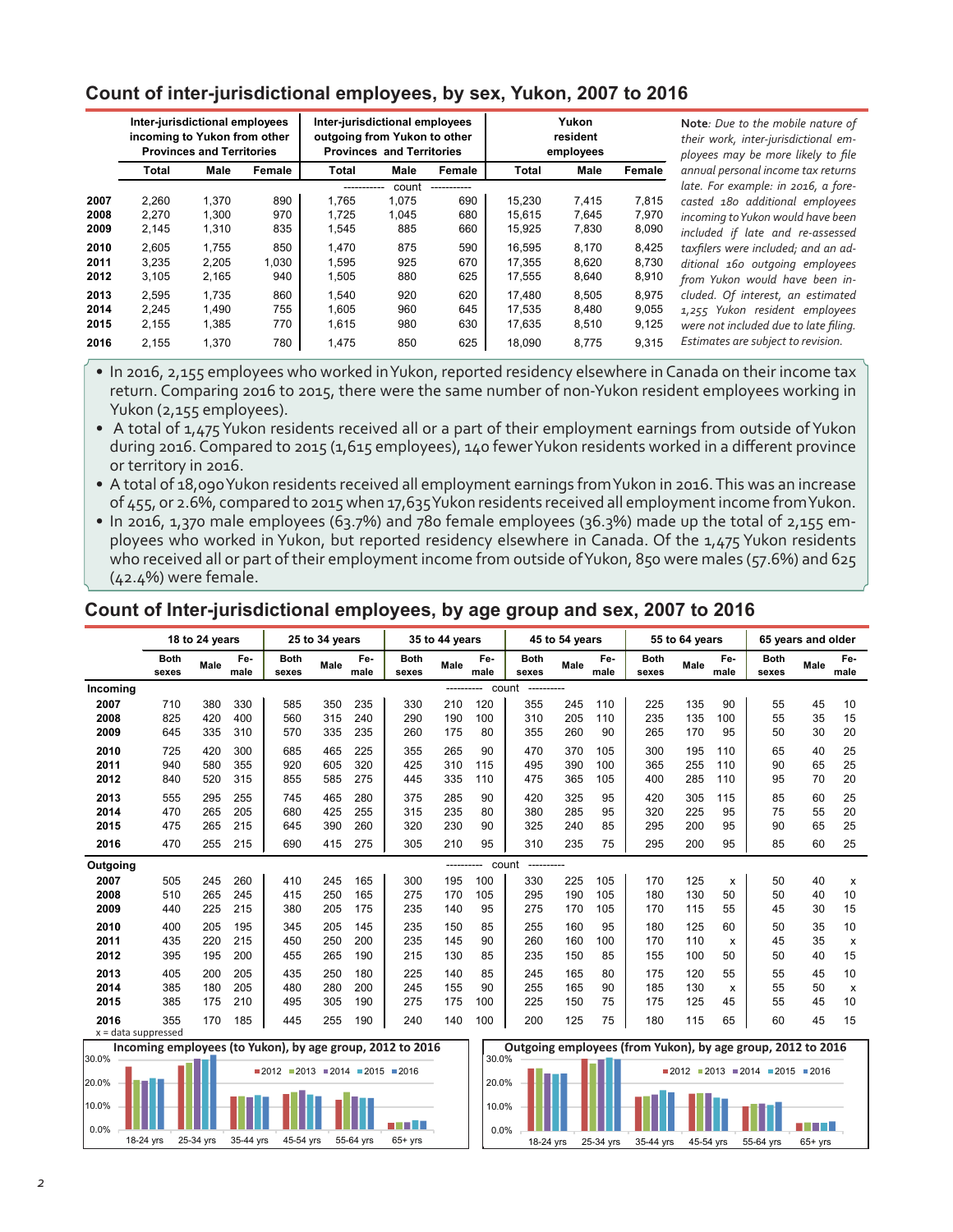**Count of inter-jurisdictional employees incoming (to Yukon) and outgoing (from Yukon), by province or territory of residence, 2007 to 2016**

|      | <b>NL</b>     |               | PEI           |               | <b>NS</b>     |               | <b>NB</b>     |               | QC            |               | ON            |               | <b>MB</b>     |               | SK            |               |
|------|---------------|---------------|---------------|---------------|---------------|---------------|---------------|---------------|---------------|---------------|---------------|---------------|---------------|---------------|---------------|---------------|
|      | in-<br>coming | out-<br>going | in-<br>coming | out-<br>going | in-<br>coming | out-<br>going | in-<br>coming | out-<br>going | in-<br>coming | out-<br>going | in-<br>coming | out-<br>going | in-<br>coming | out-<br>going | in-<br>coming | out-<br>going |
| 2007 | 35            | x             | x             | x             | 55            | 30            | 30            | x             | 140           | 60            | 375           | 150           | 80            | 25            | 115           | 45            |
| 2008 | 40            | x             | x             | x             | 60            | 40            | 30            | x             | 185           | 55            | 400           | 160           | 95            | 30            | 95            | 50            |
| 2009 | 40            | x             | x             | x             | 55            | 25            | 25            | x             | 120           | 65            | 375           | 140           | 65            | 25            | 80            | 35            |
| 2010 | 50            | 10            | x             | x             | 70            | 20            | 45            | x             | 140           | 50            | 420           | 140           | 70            | 25            | 90            | 45            |
| 2011 | 95            | x             | x             | x             | 85            | 30            | 80            | 10            | 150           | 50            | 520           | 145           | 95            | 25            | 95            | 50            |
| 2012 | 100           | x             | x             | x             | 100           | 25            | 100           | x             | 110           | 55            | 495           | 155           | 100           | 30            | 115           | 55            |
| 2013 | 100           | 10            | x             | x             | 75            | 30            | 85            | x             | 130           | 60            | 475           | 155           | 60            | 20            | 105           | 65            |
| 2014 | 70            | 15            | x             | x             | 50            | 25            | 45            | X             | 115           | 35            | 395           | 170           | 70            | 25            | 80            | 60            |
| 2015 | 40            | 15            | x             | x             | 50            | 20            | 45            | x             | 115           | 35            | 380           | 160           | 65            | 35            | 80            | 60            |
| 2016 | 30            | 10            | x             | x             | 40            | 30            | 35            | x             | 120           | 35            | 350           | 160           | 60            | 35            | 90            | 50            |

|      | AВ                    |               | ВC            |               | <b>NWT</b>    |               | <b>NU</b>     |               | <b>Total</b>  |               |                         |                                                        |                            |  |
|------|-----------------------|---------------|---------------|---------------|---------------|---------------|---------------|---------------|---------------|---------------|-------------------------|--------------------------------------------------------|----------------------------|--|
|      | in-<br>coming         | out-<br>going | in-<br>coming | out-<br>going | in-<br>coming | out-<br>going | in-<br>coming | out-<br>going | in-<br>coming | out-<br>going | <b>NU</b><br><b>NWT</b> | $\begin{array}{c} x \\ 15 \end{array}$<br>$-65$<br>190 |                            |  |
| 2007 | 435                   | 480           | 895           | 710           | 85            | 240           | x             | 10            | 2,260         | 1,765         | BC                      |                                                        | 985<br>655                 |  |
| 2008 | 360                   | 455           | 945           | 695           | 55            | 205           | x             | 15            | 2,270         | 1,725         | AB                      |                                                        | $285$ 365                  |  |
| 2009 | 280                   | 365           | 1,025         | 675           | 65            | 180           | x             | 15            | 2,145         | 1,545         | <b>SK</b>               | $\frac{1}{50}$ <sup>90</sup>                           |                            |  |
| 2010 | 340                   | 305           | 1,300         | 650           | 60            | 190           | x             | 20            | 2.605         | 1.470         | MB                      | $\overline{135}$ <sup>60</sup>                         |                            |  |
| 2011 | 400                   | 330           | 1,630         | 715           | 75            | 205           | x             | 15            | 3.235         | 1,595         | ON                      | 160                                                    | 350                        |  |
| 2012 | 400                   | 345           | 1,480         | 605           | 80            | 200           | x             | 20            | 3,105         | 1,505         | QC                      | 120<br>$\overline{35}$                                 | Incoming employees in 2016 |  |
| 2013 | 340                   | 355           | 1,145         | 595           | 55            | 220           | x             | 20            | 2,595         | 1,540         | <b>NB</b>               | - 35                                                   | Outgoing employees in 2016 |  |
| 2014 | 295                   | 405           | 1,055         | 600           | 55            | 250           | x             | 10            | 2.245         | 1.605         | <b>NS</b>               | $\blacksquare$ 30                                      |                            |  |
| 2015 | 300                   | 370           | 1,010         | 590           | 60            | 285           | x             | 20            | 2,155         | 1,615         | PEI                     |                                                        |                            |  |
| 2016 | 365                   | 285           | 985           | 655           | 65            | 190           | x             | 15            | 2,155         | 1,475         | <b>NL</b>               | $10^{30}$                                              |                            |  |
|      | $x = data$ suppressed |               |               |               |               |               |               |               |               |               |                         |                                                        |                            |  |

• Of all other provinces or territories over the 10-year period from 2007 to 2016, residents of British Columbia comprised the highest number of non-resident employees working inYukon, ranging from a low of 895 employees in 2007 to a high of 1,630 employees in 2011.

• In 2016, residents of British Columbia working in Yukon (985), made up almost half (45.7%) of the total number of non-Yukon resident employees in Yukon; followed by residents of Alberta (365 employees, or 16.9%).

- British Columbia has also consistently been the destination for Yukon residents who had employment income from work outside ofYukon over the past ten years, ranging from a low of 595 employees in 2013 to a high of 715 employees in 2011.
- In 2016, 44.4% (655 employees) of the Yukon residents with employment income from elsewhere, worked in British Columbia, followed by Alberta (19.3%, 285 employees) and the Northwest Territories (12.9%, 190 employees).

**Net Inter-jurisdictional Employees, (Incoming to Yukon less Outgoing from Yukon), Selected Provinces/Territories, 2007 to 2016**



• When considering net inter-jurisdictional employee movement (the difference between incoming non-resident employees inYukon and outgoingYukon residents who worked elsewhere), British Columbia residents working inYukon comprised the highest net number of inter-jurisdictional employees toYukon over the last ten years, with the exception of 2007. Conversely, over the same period, the Northwest Territories had been the jurisdiction that received the highest net number of inter-jurisdictional employees fromYukon.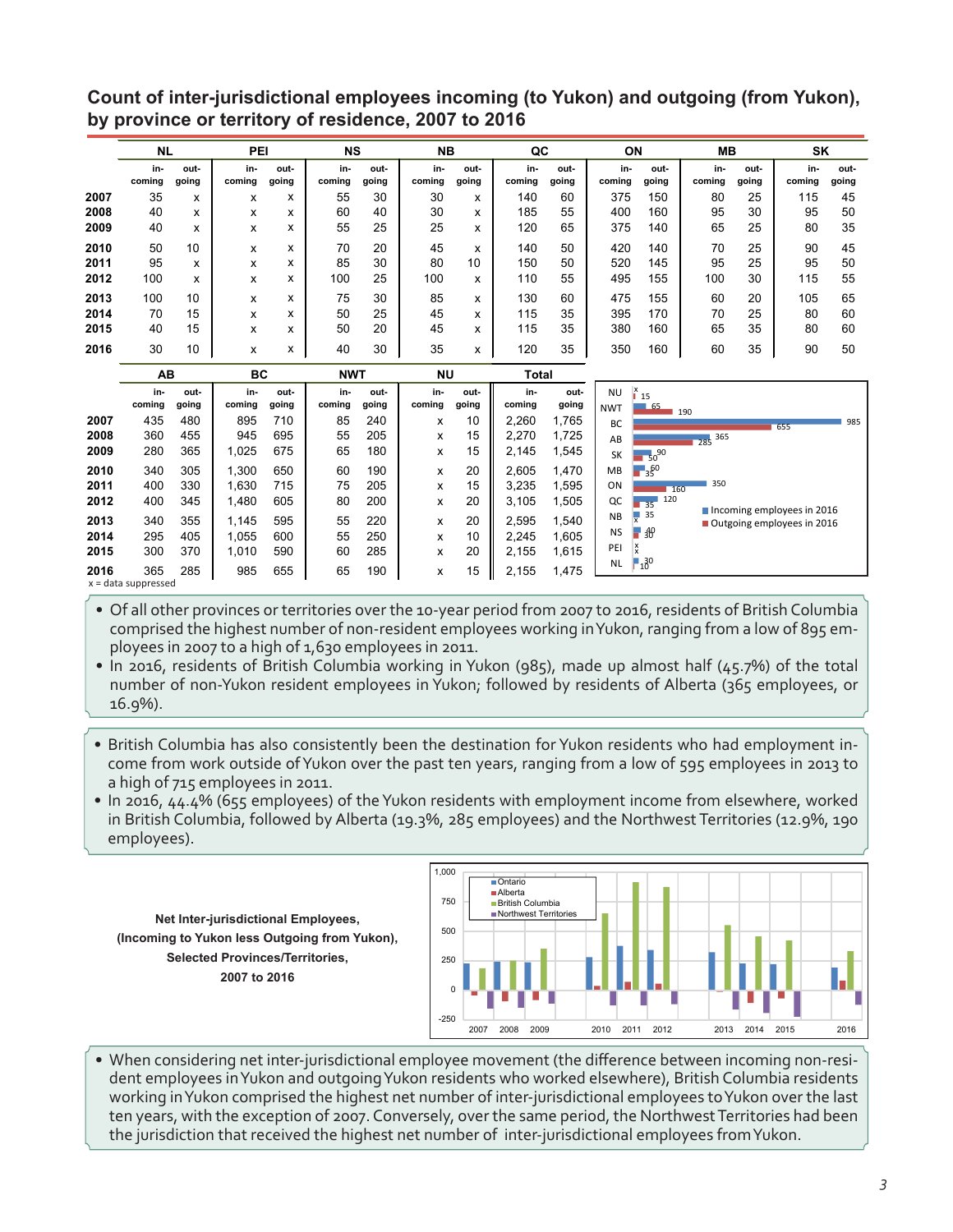### **Count of inter-jurisdictional employees incoming (to Yukon) and outgoing (from Yukon), by industry of employment, 2007 to 2016**

|      | Oil & gas extraction;<br><b>Support activities</b><br>Agriculture, forestry, for mining, and oil & quarrying (excluding<br>fishing and hunting<br>gas extraction |          |          | <b>Mining and</b><br>oil & gas) |          | <b>Utilities</b><br>Manufacturing<br><b>Construction</b><br>outgoing<br>incoming<br>incoming<br>incoming |   |   |     |          |    | Wholesale and<br><b>Retail trade</b> |          |          |
|------|------------------------------------------------------------------------------------------------------------------------------------------------------------------|----------|----------|---------------------------------|----------|----------------------------------------------------------------------------------------------------------|---|---|-----|----------|----|--------------------------------------|----------|----------|
|      | incoming                                                                                                                                                         | outgoing | incoming | outgoing                        | incoming | outgoing                                                                                                 |   |   |     | outgoing |    | outgoing                             | incoming | outgoing |
| 2007 | x                                                                                                                                                                | X        | 305      | 190                             | 80       | 100                                                                                                      | x | x | 280 | 255      | X  | 45                                   | 150      | 195      |
| 2008 | x                                                                                                                                                                | 25       | 290      | 170                             | 75       | 95                                                                                                       | x | x | 245 | 290      | 35 | 35                                   | 185      | 155      |
| 2009 | x                                                                                                                                                                | 35       | 230      | 85                              | 70       | 65                                                                                                       | x | x | 355 | 245      | 15 | 25                                   | 140      | 140      |
| 2010 | x                                                                                                                                                                | 25       | 400      | 105                             | 195      | 60                                                                                                       | x | x | 485 | 215      | 20 | x                                    | 145      | 125      |
| 2011 | x                                                                                                                                                                | 20       | 670      | 150                             | 345      | 80                                                                                                       | x | x | 360 | 195      | 30 | 35                                   | 155      | 115      |
| 2012 | 15                                                                                                                                                               | 20       | 530      | 125                             | 510      | 75                                                                                                       | x | x | 315 | 205      | X  | 35                                   | 175      | 95       |
| 2013 | x                                                                                                                                                                | 20       | 405      | 90                              | 430      | 85                                                                                                       | x | x | 265 | 265      | 20 | 20                                   | 150      | 120      |
| 2014 | x                                                                                                                                                                | 20       | 315      | 80                              | 360      | 75                                                                                                       | x | x | 210 | 325      | 30 | 40                                   | 110      | 150      |
| 2015 | x                                                                                                                                                                | 30       | 200      | 70                              | 315      | 75                                                                                                       | x | x | 195 | 355      | 15 | 30                                   | 120      | 130      |
| 2016 | x                                                                                                                                                                | 25       | 210      | 100                             | 250      | 30                                                                                                       | x | x | 245 | 275      | 20 | 15                                   | 145      | 150      |

#### **Info & cultural industries; Finance & insurance; Real estate & rental &**

|      | <b>Transportation and</b><br>warehousing<br>incomina<br>outgoing |    | leasing; Manage-<br>ment of companies<br>& enterprises<br>incoming<br>outgoing |    | Professional,<br>scientific and<br>technical services<br>incomina<br>outgoing |    | <b>Education services.</b><br>health care and<br>social assistance<br>incomina<br>outgoing |     | Accommodation and<br>food services<br>incomina<br>outgoing |     | Other services<br>incoming | outgoing | <b>Public</b><br>administration<br>incomina | outgoing |
|------|------------------------------------------------------------------|----|--------------------------------------------------------------------------------|----|-------------------------------------------------------------------------------|----|--------------------------------------------------------------------------------------------|-----|------------------------------------------------------------|-----|----------------------------|----------|---------------------------------------------|----------|
|      |                                                                  |    |                                                                                |    |                                                                               |    |                                                                                            |     |                                                            |     |                            |          |                                             |          |
| 2007 | 70                                                               | 95 | 175                                                                            | 80 | 115                                                                           | 65 | 125                                                                                        | 210 | 435                                                        | 185 | 165                        | 175      | 280                                         | 110      |
| 2008 | 80                                                               | 70 | 135                                                                            | 75 | 85                                                                            | 70 | 110                                                                                        | 210 | 535                                                        | 230 | 190                        | 175      | 270                                         | 110      |
| 2009 | 60                                                               | 65 | 115                                                                            | 70 | 75                                                                            | 55 | 105                                                                                        | 205 | 445                                                        | 180 | 195                        | 220      | 305                                         | 130      |
| 2010 | 80                                                               | 75 | 130                                                                            | 45 | 90                                                                            | 60 | 130                                                                                        | 210 | 440                                                        | 175 | 175                        | 185      | 265                                         | 125      |
| 2011 | 90                                                               | 80 | 275                                                                            | 65 | 145                                                                           | 70 | 140                                                                                        | 225 | 445                                                        | 220 | 195                        | 205      | 310                                         | 115      |
| 2012 | 85                                                               | 75 | 190                                                                            | 70 | 105                                                                           | 60 | 175                                                                                        | 215 | 460                                                        | 215 | 215                        | 180      | 290                                         | 115      |
| 2013 | 60                                                               | 70 | 90                                                                             | 50 | 75                                                                            | 75 | 145                                                                                        | 215 | 420                                                        | 175 | 180                        | 205      | 330                                         | 135      |
| 2014 | 70                                                               | 75 | 90                                                                             | 50 | 70                                                                            | 60 | 125                                                                                        | 200 | 370                                                        | 185 | 175                        | 200      | 295                                         | 130      |
| 2015 | 115                                                              | 75 | 95                                                                             | 55 | 65                                                                            | 60 | 140                                                                                        | 205 | 390                                                        | 185 | 160                        | 185      | 320                                         | 120      |
| 2016 | 120                                                              | 65 | 120                                                                            | 50 | 55                                                                            | 60 | 170                                                                                        | 230 | 360                                                        | 175 | 130                        | 180      | 300                                         | 110      |

|      | Unknown  |          | Total    |          |
|------|----------|----------|----------|----------|
|      | incoming | outgoing | incoming | outgoing |
| 2007 | 45       | 30       | 2.260    | 1,765    |
| 2008 | 25       | x        | 2,270    | 1.725    |
| 2009 | 20       | X        | 2.145    | 1.545    |
| 2010 | 30       | 30       | 2,605    | 1.470    |
| 2011 | 40       | x        | 3,235    | 1,595    |
| 2012 | 35       | x        | 3.105    | 1.505    |
| 2013 | 20       | X        | 2,595    | 1.540    |
| 2014 | 15       | x        | 2,245    | 1,605    |
| 2015 | 15       | x        | 2.155    | 1,615    |
| 2016 | 20       | X        | 2.155    | 1.475    |

#### x = data suppressed

<sup>1</sup> Other services include: Administrative and support; Waste management and remediation services; arts, entertainment and recreation; and other services (except public administration).

**Note***: When an incoming employee has T4 earnings in more than one industry, he/she will be counted in the industry of the job in which the incoming employee has the highest T4 earnings; when an outgoing employee has T4 earnings in more than one industry, he/she will be counted in the industry of the job in which the outgoing employee has the highest T4 earnings.*

- • Of the 2,155 incoming inter-jurisdictional employees in 2016, the *Accommodation and food services* industry inYukon employed the highest number of non-resident employees (360, or 16.7% oftotal), followed by *Public administration* (300, or 13.9%); *Mining and quarrying (excluding oil and gas)* (250, or 11.6%); and *Construction*   $(245, 0r 11.4\%)$ .
- • Over the 10 year period from 2007 to 2016, an average of 430 non-resident employees worked in the *Accommodation and food services*industry; 356 in *Oil and gas extraction, Support activities for mining, and oil and gas extraction*; 297 in *Public administration;* 296 in the *Construction* industry; and an average of 263 in the *Mining and quarrying (excluding oil and gas)* industry.
- $\bullet$  Of the 1,475 outgoing inter-jurisdictional employees in 2016, the highest number of Yukon residents who received employment income from other jurisdictions, worked in the *Construction* industry (275, or 18.6% of total), followed by *Education services, health care and social assistance* (230, or 15.6%); Other services<sup>1</sup> (180, or 12.2%); and *Accommodation and food services* industry (175, or 11.9%).
- • Over the past ten years (2007 to 2016), an average of 263Yukon residents who received employment income elsewhere worked in the *Construction* industry; 213 in *Education services, health care and social assistance*; 193 in *Accommodation and food services;* and an average of 191 employees in the *Other services1* .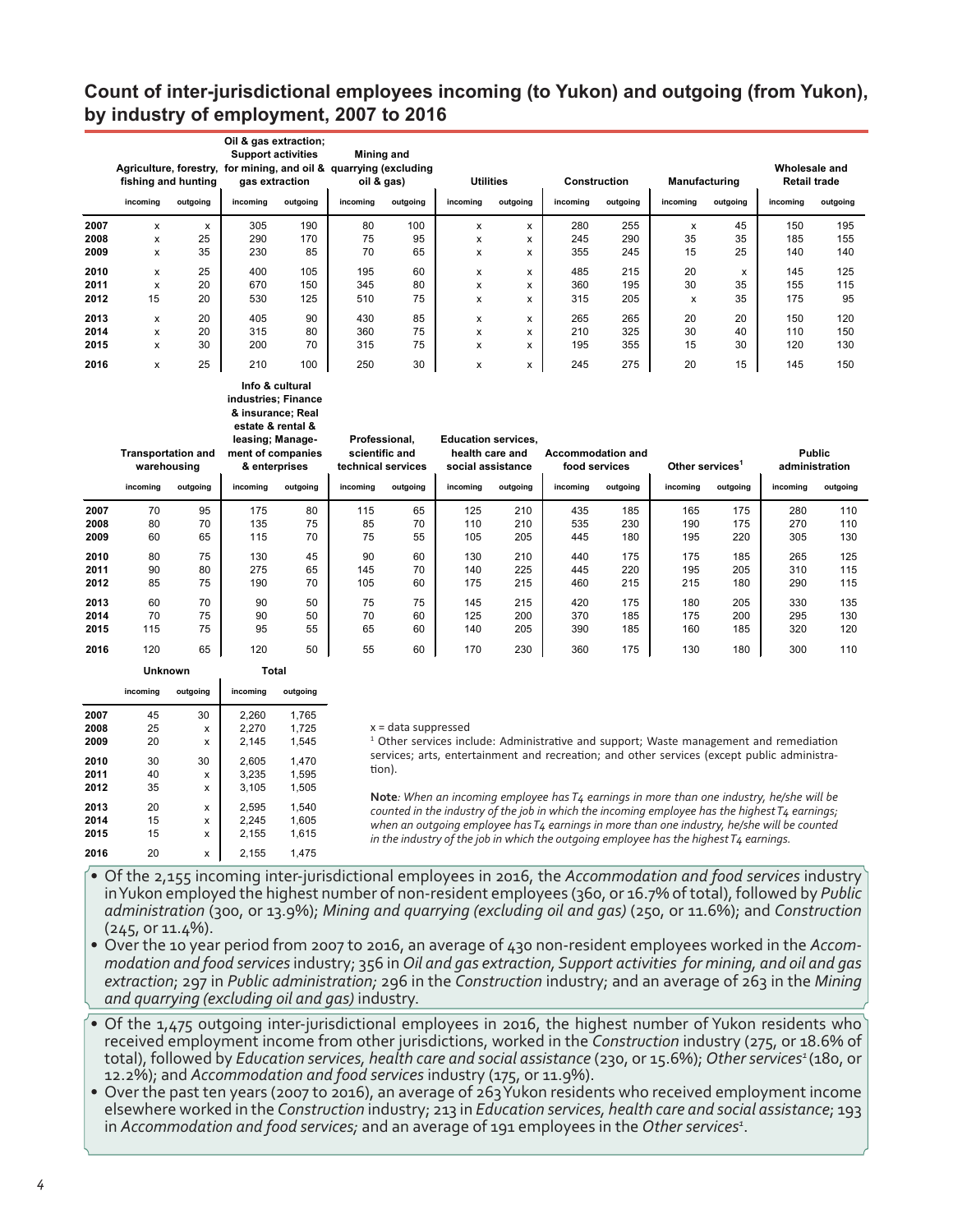### **Aggregate T4 earnings inside and outside of Yukon for inter-jurisdictional employees and resident employees, 2007 to 2016**

|      | Inter-jurisdictional<br>employees incoming to<br>Yukon |              | Inter-jurisdictional<br>employees outgoing from<br>Yukon |              | Yukon<br>resident<br>employees |         |  |
|------|--------------------------------------------------------|--------------|----------------------------------------------------------|--------------|--------------------------------|---------|--|
|      | Inside                                                 | Outside      | Inside                                                   | Outside      | Inside                         | Outside |  |
|      | Yukon                                                  | Yukon        | Yukon                                                    | Yukon        | Yukon                          | Yukon   |  |
|      |                                                        |              | earnings                                                 |              |                                |         |  |
| 2007 | \$55,420,600                                           | \$40.734.500 | \$28,801.800                                             | \$44.964.000 | \$779.635.500                  | \$0     |  |
| 2008 | \$48,387,500                                           | \$37,279,300 | \$27,051,200                                             | \$44,447,200 | \$833,739,500                  | \$0     |  |
| 2009 | \$49,206,500                                           | \$30,452,600 | \$27,332,800                                             | \$36,949,600 | \$842,987,400                  | \$0     |  |
| 2010 | \$81.953.500                                           | \$43.981.200 | \$27.255.900                                             | \$33,765,600 | \$882.825.400                  | \$0     |  |
| 2011 | \$106,291,600                                          | \$49,839,400 | \$28,306,900                                             | \$41,580,900 | \$938,893,900                  | \$0     |  |
| 2012 | \$116,222,500                                          | \$49,043,100 | \$27,261,300                                             | \$40,484,300 | \$949,867,800                  | \$0     |  |
| 2013 | \$101.792.800                                          | \$48,751,700 | \$29,614,500                                             | \$40,173,300 | \$955,439,600                  | \$0     |  |
| 2014 | \$86,134,200                                           | \$39,750,800 | \$29.174.600                                             | \$45,586,700 | \$954.895.300                  | \$0     |  |
| 2015 | \$68,033,600                                           | \$36,824,200 | \$27,262,300                                             | \$44,710,400 | \$955,642,300                  | \$0     |  |
| 2016 | \$67,403,000                                           | \$36,484,900 | \$27,222,700                                             | \$35,250,600 | \$979,409,900                  | \$0     |  |



- In 2016, non-resident employees' earnings inYukon totalled \$67.4 million.This accounts for 64.9% of their employment earnings (inside and outside of Yukon), and represents 6.3% of the total employment earnings in Yukon (\$1.1 billion) in 2016.
- Earnings of non-resident employees inYukon, ranged from a low of \$48.4 million in 2008 to a high of \$116.2 million in 2012, a difference of \$67.8 million.
- Over the past ten years (2007 to 2016), an average of 7.7% of the total employment earnings in Yukon was received by non-residents, and ranged from a low of 5.3% in 2008 to a high of 10.6% in 2012.
- Of the total employment earnings (inside and outside of Yukon) of incoming inter-jurisdictional employees overthe past ten years, an average of 65.4% was earned inYukon.
- In 2016, Yukon residents earned \$35.3 million in employment income from outside of Yukon in addition to \$27.2 million fromYukon.
- Yukon resident employees' earnings from outside of Yukon in 2016 (\$35.2 million), represented 56.4% of their total employment income in 2016 (\$62.5 million).This ratio varied over the last 10 years, ranging from a low of 55.3% in 2010 to a high of 62.2% in 2008.
- From 2007 to 2016, total employment earnings of Yukon residents who only worked in Yukon, ranged from a low of \$779.6 million in 2007 to a high of \$979.4 million in 2016.
- The per-capita employment earnings of Yukon residents who worked only in Yukon grew between 2007 and 2008 at 4.3%. The growth flattened during the period from 2009 to 2016 when the annual average growth rate was only 0.2%.



• In 2016, non-residents' earnings in Yukon were \$32.2 million higher than Yukon residents' earnings outside of Yukon. This difference was mainly attributable to the combined earnings in the *Mining and quarrying (excluding oil and gas)* and the*Oil and gas extraction, Support activities for mining, and oil and gas extraction* industries inYukon which were \$17.8 million higher for non-residents than that ofYukon residents' earnings from outside in the same industries.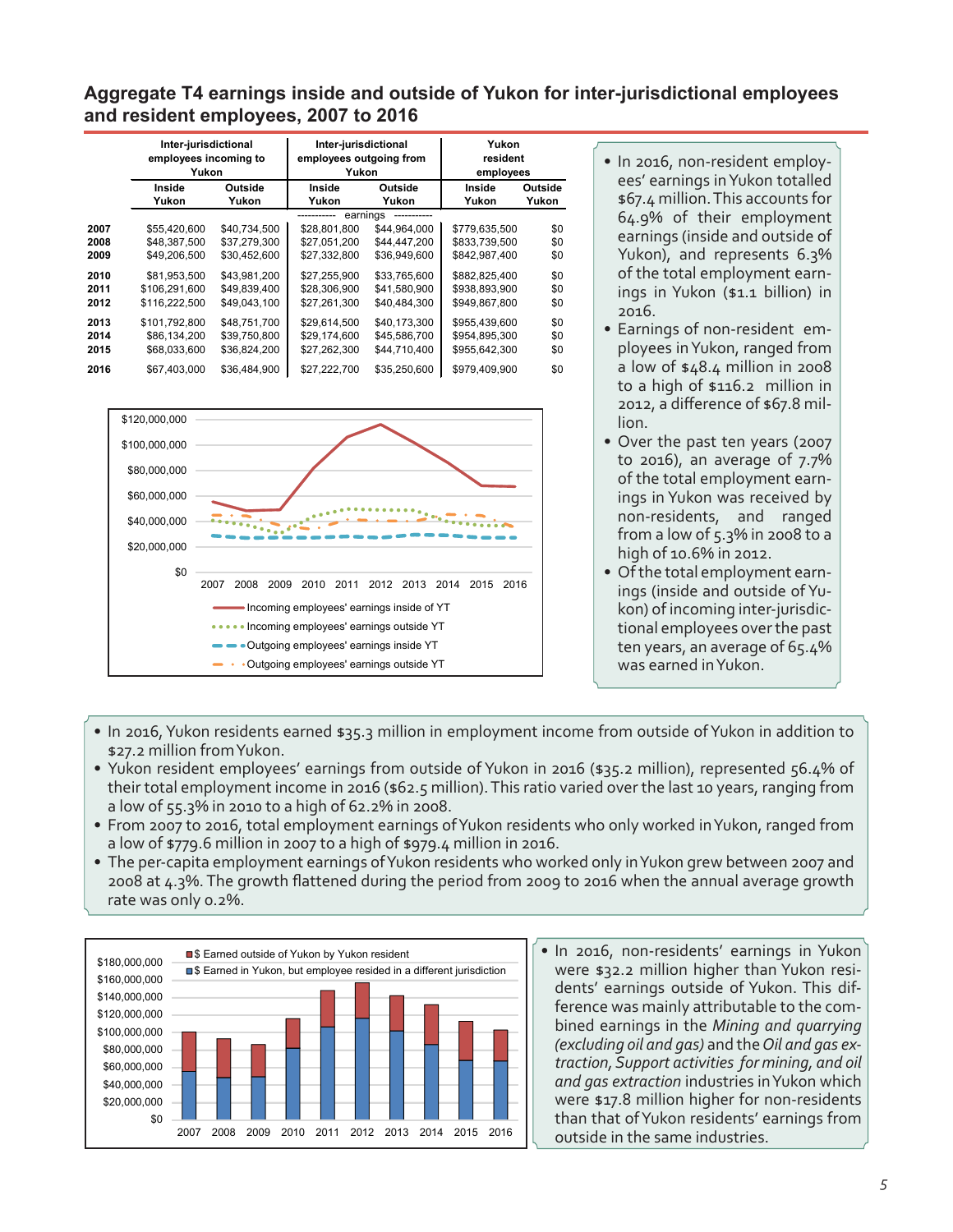**Aggregate T4 earnings of inter-jurisdictional employees incoming (to Yukon) and outgoing (from Yukon), by province or territory of residence, 2007 to 2016**

|                      | <b>NL</b>                                 |                                    | PEI           |               | <b>NS</b>                                 |                                     | <b>NB</b>                                 |                |                                           | QC                                  |
|----------------------|-------------------------------------------|------------------------------------|---------------|---------------|-------------------------------------------|-------------------------------------|-------------------------------------------|----------------|-------------------------------------------|-------------------------------------|
|                      | in-<br>coming                             | out-<br>going                      | in-<br>coming | out-<br>going | in-<br>coming                             | out-<br>going                       | in-<br>coming                             | out-<br>going  | in-<br>coming                             | out-<br>going                       |
| 2007                 | \$1,503,600                               | x                                  | x             | x             | \$1,332,400                               | \$386,700                           | \$750.300                                 | x              | \$1.546.400                               | \$686,900                           |
| 2008                 | \$859,400                                 | x                                  | x             | x             | \$1,029,600                               | \$456.900                           | \$725,900                                 | х              | \$1,475,800                               | \$760,900                           |
| 2009                 | \$1,757,700                               | x                                  | x             | x             | \$1,114,600                               | \$190,600                           | \$853,500                                 | x              | \$1,391,500                               | \$1,472,300                         |
| 2010<br>2011         | \$2,940,900<br>\$6.284.100                | \$146,600<br>x                     | X<br>X        | x<br>x        | \$1,811,400<br>\$2.280.200                | \$323,600<br>\$145,000              | \$1.594.500<br>\$4,078,500                | x<br>\$121.000 | \$1,705,000<br>\$2,159,500                | \$648,000<br>\$888,600              |
| 2012                 | \$8,982,900                               | x                                  | x             | x             | \$2,995,800                               | \$245,600                           | \$6,073,800                               | x              | \$1,671,300                               | \$627,900                           |
| 2013<br>2014<br>2015 | \$8.512.100<br>\$6,809,900<br>\$1,118,800 | \$110.600<br>\$95,700<br>\$586,300 | X<br>X<br>x   | x<br>x<br>x   | \$2,869,300<br>\$1,406,800<br>\$1,473,700 | \$287.900<br>\$356,100<br>\$567,800 | \$5,816,900<br>\$3,535,200<br>\$1,803,200 | х<br>x<br>x    | \$2,530,900<br>\$2,036,900<br>\$1,469,500 | \$661.800<br>\$698,500<br>\$608,300 |
| 2016                 | \$1,176,200                               | \$352,600                          | X             | x             | \$1,138,700                               | \$530,800                           | \$1,353,200                               | х              | \$1,557,800                               | \$631,200                           |

|      | ΟN            |               | MВ            |               | <b>SK</b>     |               |               | AВ            |
|------|---------------|---------------|---------------|---------------|---------------|---------------|---------------|---------------|
|      | in-<br>coming | out-<br>going | in-<br>coming | out-<br>going | in-<br>coming | out-<br>going | in-<br>coming | out-<br>going |
| 2007 | \$6.409.100   | \$2.870.100   | \$1.924.200   | \$366.200     | \$3.247.400   | \$659.500     | \$10.609.600  | \$11.457.300  |
| 2008 | \$6,677,500   | \$2,730,600   | \$2,722,200   | \$781,500     | \$1,633,300   | \$1,146,900   | \$7,285,000   | \$12,204,200  |
| 2009 | \$6,457,600   | \$2,656,800   | \$1,163,800   | \$624,800     | \$2,106,400   | \$694,800     | \$6,516,200   | \$9,016,300   |
| 2010 | \$8.129.600   | \$2.758.200   | \$1.693.500   | \$485,000     | \$2.546.500   | \$1.380.900   | \$10.331.900  | \$8.437.500   |
| 2011 | \$12,213,100  | \$2,800,100   | \$2,444,200   | \$505,300     | \$2,503,700   | \$1,265,400   | \$11,334,900  | \$8,670,400   |
| 2012 | \$14,061,600  | \$2,781,300   | \$2,992,200   | \$807,800     | \$3,581,000   | \$1,227,000   | \$12,979,500  | \$11,638,600  |
| 2013 | \$15,851,300  | \$2,864,100   | \$1.744.400   | \$443.100     | \$3.520.100   | \$1.802.500   | \$9,775,900   | \$11.738.600  |
| 2014 | \$14,943,600  | \$3.524.800   | \$2,099,400   | \$584.700     | \$2,239,900   | \$2,080,700   | \$7,831,600   | \$14,329,000  |
| 2015 | \$14,132,400  | \$3,731,700   | \$1,584,800   | \$414,600     | \$1,656,600   | \$1,786,500   | \$7,733,500   | \$12,699,800  |
| 2016 | \$11.614.000  | \$2.689.800   | \$1.373.100   | \$986.100     | \$1.622.900   | \$1.473.600   | \$10.137.700  | \$7.684.700   |

|              |                              | BС                           | <b>NWT</b>                 |                            |               | ΝU                         | Total                         |                              |
|--------------|------------------------------|------------------------------|----------------------------|----------------------------|---------------|----------------------------|-------------------------------|------------------------------|
|              | in-<br>coming                | out-<br>going                | in-<br>coming              | out<br>going               | in-<br>coming | out-<br>going              | in-<br>coming                 | out-<br>going                |
| 2007         | \$26,253,000                 | \$18,274,800                 | \$1,389,600                | \$9.590.500                | \$112,800     | \$494,400                  | \$55,420,600                  | \$44.964.000                 |
| 2008         | \$24,742,700                 | \$16,834,000                 | \$1,169,700                | \$8,834,700                | х             | \$486,300                  | \$48,387,500                  | \$44,447,200                 |
| 2009         | \$26,556,400                 | \$14,850,300                 | \$1,172,200                | \$6,512,400                | x             | \$507,700                  | \$49,206,500                  | \$36,949,600                 |
| 2010<br>2011 | \$49.564.800<br>\$60,968,000 | \$14.461.000<br>\$19.736.200 | \$1,428,900<br>\$1,735,000 | \$3,802,200<br>\$6,578,400 | x<br>x        | \$1,148,400<br>\$767,500   | \$81,953,500<br>\$106,291,600 | \$33.765.600<br>\$41,580,900 |
| 2012         | \$60,274,300                 | \$14,836,000                 | \$1,914,300                | \$6,828,700                | x             | \$1,213,400                | \$116,222,500                 | \$40,484,300                 |
| 2013<br>2014 | \$49,062,300<br>\$43,550,800 | \$13.616.500<br>\$14,482,800 | \$1,407,200<br>\$1,352,300 | \$7,348,200<br>\$8,778,200 | x<br>x        | \$1,224,800<br>\$552,800   | \$101,792,800<br>\$86,134,200 | \$40.173.300<br>\$45,586,700 |
| 2015<br>2016 | \$35,431,600<br>\$34,773,200 | \$13,162,200<br>\$13,289,800 | \$1,430,800<br>\$2,153,800 | \$9,811,200<br>\$5,999,300 | x<br>x        | \$1,189,600<br>\$1,441,400 | \$68,033,600<br>\$67,403,000  | \$44,710,400<br>\$35,250,600 |

x = data suppressed

- • In 2016, of the non-resident employees, British Columbia residents had the highest earnings in Yukon at \$34.8 million, followed by Ontario residents at \$11.6 million and Alberta residents at \$10.1 million. Employees from British Columbia received 51.6% of all incoming employees' earnings from Yukon (\$67.4 million); followed by those from Ontario at 17.2%; and Alberta at 15.0%.
- Over the last ten years (2007 to 2016), incoming employees from British Columbia have consistently had the highest proportion of earnings inYukon, ranging from a low of 47.4% in 2007 to a high of 60.5% in 2010.
- In 2016, a total of \$35.3 million was earned by Yukon resident employees working in other Canadian jurisdictions: \$13.3 million (37.7%) was earned in British Columbia, \$7.7 million (21.8%) in Alberta; \$6.0 million (17.0%) in the Northwest Territories; and \$2.7 million (7.6%) in Ontario.
- Over the ten years from 2007 to 2016, Yukon residents with employment income from elsewhere in Canada have consistently had the highest proportion of their earnings in British Columbia, ranging from a low of 29.4% in 2015 to a high of 47.5% in 2011.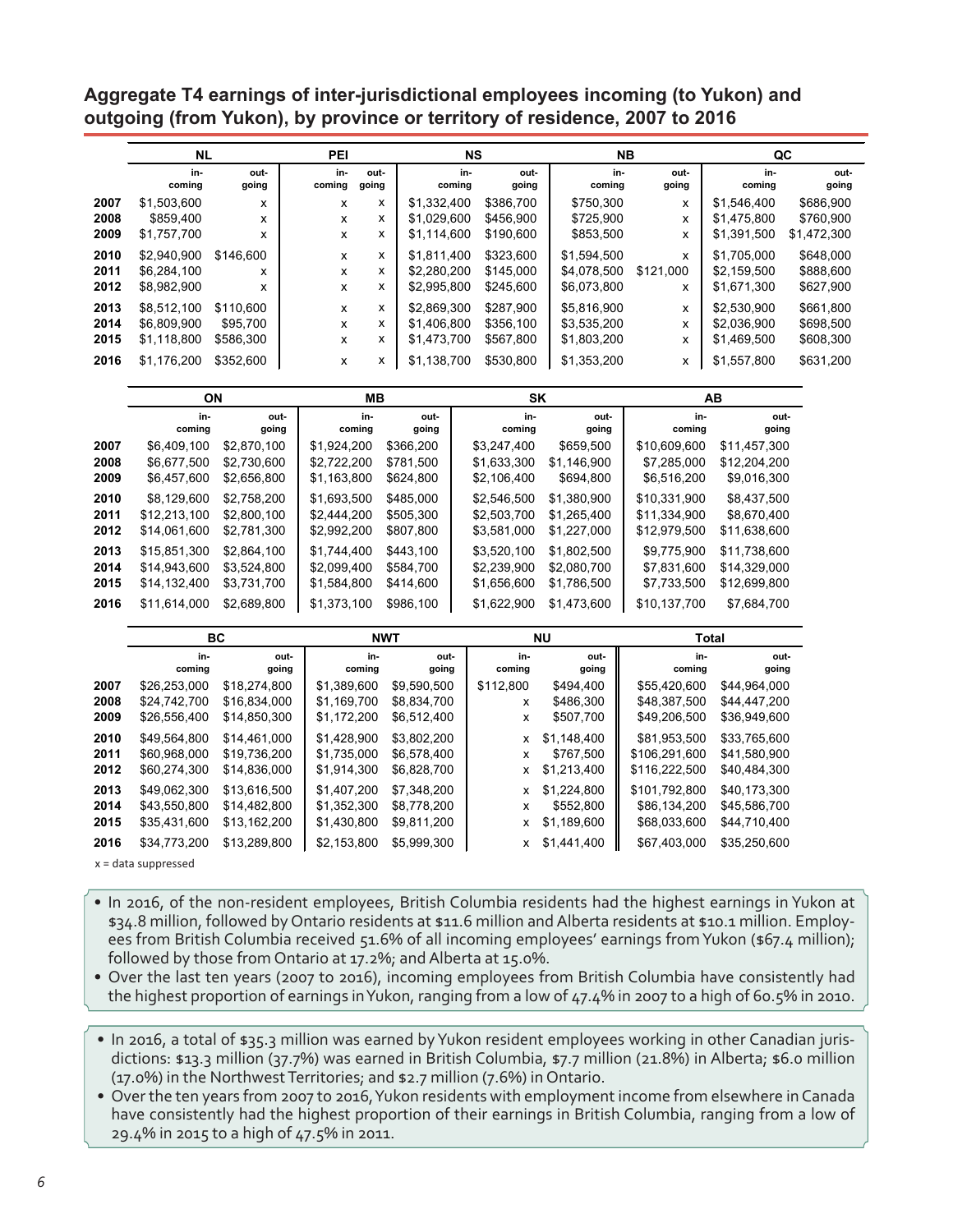### **Aggregate T4 earnings inside Yukon of incoming inter-jurisdictional employees to Yukon as well as earnings outside Yukon of employees outgoing from Yukon, by industry of employment, 2007 to 2016**

|      | Agriculture, forestry,<br>fishing and hunting<br>incoming<br>outgoing |           | Oil & gas extraction;<br>Support activities for mining,<br>and oil & gas extraction |             | Mining and quarrying<br>(excluding oil & and gas) | <b>Utilities</b> |          | <b>Construction</b><br>incoming<br>outgoing |              |              |  |
|------|-----------------------------------------------------------------------|-----------|-------------------------------------------------------------------------------------|-------------|---------------------------------------------------|------------------|----------|---------------------------------------------|--------------|--------------|--|
|      |                                                                       |           | incoming                                                                            | outgoing    | incoming                                          | outgoing         | incoming | outgoing                                    |              |              |  |
| 2007 | x                                                                     | x         | \$13,826,900                                                                        | \$9.195.600 | \$2,852,800                                       | \$5.111.400      | X        | x                                           | \$11.201.800 | \$8,455,200  |  |
| 2008 | x                                                                     | \$300.400 | \$12,538,900                                                                        | \$7,502,900 | \$2.712.400                                       | \$5,603,600      | x        | x                                           | \$6,411,000  | \$9,117,200  |  |
| 2009 | x                                                                     | \$494.200 | \$13,934,100                                                                        | \$3,122,000 | \$2,033,600                                       | \$3,581,600      | x        | x                                           | \$8,257,700  | \$8,365,800  |  |
| 2010 | x                                                                     | \$260.800 | \$20,101,100                                                                        | \$4,408,500 | \$10,884,200                                      | \$1,638,300      | x        | x                                           | \$22,381,200 | \$7,588,600  |  |
| 2011 | x                                                                     | \$312,400 | \$36,922,000                                                                        | \$7,902,800 | \$18,603,300                                      | \$4,144,900      | x        | x                                           | \$13,685,300 | \$6,776,500  |  |
| 2012 | \$98,500                                                              | \$288,000 | \$37,548,600                                                                        | \$6,886,700 | \$32,972,100                                      | \$4,488,000      | x        | x                                           | \$10,239,800 | \$7,264,600  |  |
| 2013 | x                                                                     | \$329.800 | \$30.070.400                                                                        | \$4,360,400 | \$29,620,600                                      | \$4,632,900      | x        | x                                           | \$10.881.100 | \$9,536,300  |  |
| 2014 | x                                                                     | \$390,600 | \$21,274,500                                                                        | \$4,129,500 | \$26,899,700                                      | \$5,015,400      | x        | x                                           | \$8,796,500  | \$12,886,900 |  |
| 2015 | x                                                                     | \$444,200 | \$6,935,200                                                                         | \$4,246,700 | \$17,797,300                                      | \$4,444,600      | x        | x                                           | \$11,280,200 | \$12,425,700 |  |
| 2016 | x                                                                     | \$520,800 | \$7.733.000                                                                         | \$3,600,700 | \$15,749,100                                      | \$2,117,000      | x        | x                                           | \$12.189.100 | \$9,004,800  |  |

|      | <b>Manufacturing</b> |             | <b>Wholesale and Retail trade</b> |             | <b>Transportation and</b><br>warehousing |             | estate & rental & leasing;<br><b>Management of</b><br>companies & enterprises |             | Professional,<br>scientific and technical<br>services |             |
|------|----------------------|-------------|-----------------------------------|-------------|------------------------------------------|-------------|-------------------------------------------------------------------------------|-------------|-------------------------------------------------------|-------------|
|      | incoming             | outgoing    | incoming                          | outgoing    | incoming                                 | outgoing    | incoming                                                                      | outgoing    | incoming                                              | outgoing    |
| 2007 | <b>X</b>             | \$1,233,300 | \$2.169.600                       | \$2.949.400 | \$1.597.200                              | \$3.048.200 | \$3.620.800                                                                   | \$2,217,700 | \$3.101.400                                           | \$1,983,300 |
| 2008 | \$537,700            | \$1,400,400 | \$2,509,400                       | \$2,689,900 | \$1,663,900                              | \$2,177,500 | \$2,876,700                                                                   | \$2,100,000 | \$2,184,600                                           | \$1,951,900 |
| 2009 | \$293.900            | \$611,500   | \$2,404,200                       | \$2,662,800 | \$1,147,900                              | \$2,118,300 | \$2,075,500                                                                   | \$2,529,400 | \$1,463,000                                           | \$1,009,400 |
| 2010 | \$331,600            | x           | \$2.817.600                       | \$1.755.500 | \$2.346.900                              | \$3.170.100 | \$3.014.600                                                                   | \$1,340,100 | \$2.196.200                                           | \$1,779,700 |
| 2011 | \$647.700            | \$630,300   | \$2,604.100                       | \$2.454.500 | \$3.107.900                              | \$2,672,900 | \$7.259.700                                                                   | \$2,078,100 | \$3.480.100                                           | \$1.718.500 |
| 2012 | x                    | \$813,700   | \$3,035,200                       | \$1,546,900 | \$2,531,300                              | \$2,907,000 | \$5,664,400                                                                   | \$2,597,100 | \$2,646,700                                           | \$2,193,600 |
| 2013 | \$231.300            | \$549.700   | \$2,775,100                       | \$1.949.000 | \$2.110.700                              | \$2,562,000 | \$3.435.300                                                                   | \$1.251.200 | \$2.024.200                                           | \$3,055,500 |
| 2014 | \$354,600            | \$1,013,300 | \$4,170,300                       | \$2.199.000 | \$2,234,200                              | \$2,990,800 | \$3.435.000                                                                   | \$1.217.900 | \$1,433,900                                           | \$2,510,100 |
| 2015 | \$775,800            | \$845,700   | \$2,438,000                       | \$2,221,400 | \$3,253,000                              | \$2,889,300 | \$4,825,900                                                                   | \$1,646,200 | \$1,485,300                                           | \$2,319,100 |
| 2016 | \$667.500            | \$296.200   | \$3.258.100                       | \$2.118.900 | \$3.521.300                              | \$2,327,000 | \$5.720.400                                                                   | \$2.112.900 | \$1,286,200                                           | \$2.104.100 |

#### **Education services, health Accommodation and food care and social assistance**

|                      | care and social assistance                |                                           | services                                  |                                           | Other services <sup>1</sup>               |                                           | <b>Public administration</b>              |                                           | <b>Unknown</b>                      |                     |
|----------------------|-------------------------------------------|-------------------------------------------|-------------------------------------------|-------------------------------------------|-------------------------------------------|-------------------------------------------|-------------------------------------------|-------------------------------------------|-------------------------------------|---------------------|
|                      | incoming                                  | outgoing                                  | incoming                                  | outgoing                                  | incomina                                  | outgoing                                  | incoming                                  | outgoing                                  | incoming                            | outgoing            |
| 2007                 | \$1.860.800                               | \$2,693,700                               | \$4.213.800                               | \$1.643.700                               | \$1,865,000                               | \$1,892,500                               | \$7.705.000                               | \$3.587.900                               | \$915,600                           | \$516,600           |
| 2008<br>2009         | \$1,773,700<br>\$1.336.600                | \$2,978,700<br>\$3,008,100                | \$4,957,300<br>\$4,504,700                | \$2,356,800<br>\$1.851.500                | \$2,239,900<br>\$2,776,300                | \$2,269,900<br>\$2,808,500                | \$7,666,000<br>\$8.648.700                | \$3.633.000<br>\$4,490,800                | \$240,200<br>\$189,000              | x<br>x              |
| 2010<br>2011<br>2012 | \$2.048.400<br>\$2.429.400<br>\$2.764.900 | \$2.094.900<br>\$2,335,700<br>\$2,490,400 | \$5.035.200<br>\$4,565,200<br>\$5,495,100 | \$2,145,600<br>\$2.454.300<br>\$2.634.100 | \$2.638.800<br>\$3,200,000<br>\$3.594.500 | \$2.164.600<br>\$2,938,800<br>\$2.464.000 | \$7,336,600<br>\$8.667.000<br>\$8,233,300 | \$4.298.500<br>\$4.561.100<br>\$3.413.400 | \$596.900<br>\$757,600<br>\$716,500 | \$581.900<br>x<br>x |
| 2013<br>2014<br>2015 | \$2.318.900<br>\$1.458,000<br>\$1,875,500 | \$2.011.100<br>\$2.867.400<br>\$2,888,900 | \$5,267,000<br>\$4,479,600<br>\$4,470,200 | \$2,410,400<br>\$2.179.400<br>\$2,273,100 | \$2.872.800<br>\$2,775,900<br>\$2,325,300 | \$2.816.900<br>\$3.343.600<br>\$2,633,800 | \$9.644.300<br>\$7,775,200<br>\$9.910.900 | \$4.240.500<br>\$4,404,200<br>\$4,463,900 | \$210.700<br>\$751,400<br>\$276,800 | x<br>x<br>x         |
| 2016                 | \$2,287,700                               | \$3,337,100                               | \$4,087,900                               | \$1,552,100                               | \$1,467,300                               | \$2,411,400                               | \$9,076,100                               | \$3,516,600                               | \$144,100                           | x                   |

|                              |                                                              | .                                                            |                                                                                            |  |
|------------------------------|--------------------------------------------------------------|--------------------------------------------------------------|--------------------------------------------------------------------------------------------|--|
|                              | incoming                                                     | outgoing                                                     | an incoming                                                                                |  |
| 2007<br>2008<br>2009<br>2010 | \$55.420.600<br>\$48.387.500<br>\$49,206,500<br>\$81.953.500 | \$44.964.000<br>\$44.447.200<br>\$36,949,600<br>\$33.765.600 | employee has<br>T <sub>4</sub> earnings<br>in more than<br>one industry,<br>he/she will be |  |
| 2011<br>2012<br>2013         | \$106.291.600<br>\$116,222,500<br>\$101,792,800              | \$41,580,900<br>\$40.484.300<br>\$40.173.300                 | counted in the<br>industry of the<br>job in which                                          |  |
| 2014<br>2015<br>2016         | \$86.134.200<br>\$68,033,600<br>\$67.403.000                 | \$45,586,700<br>\$44,710,400<br>\$35,250,600                 | the incoming<br>employee has<br>the highest $T_4$                                          |  |
|                              | $v = \text{data}$ cunneccent                                 | earnings.                                                    |                                                                                            |  |

**Total**

• Of the \$67.4 million earned in Yukon by non-resident inter-jurisdictional employees in 2016: 23.4% (\$15.7 million) was earned in the *Mining and quarrying (excluding oil & and gas)* industry; 18.1% (\$12.2 million) in *Construction;* 13.5% (\$9.1 million) in *Public administration;*  and 11.5% (\$7.7 million) in the *Oil and gas extraction, Support activities for mining, and oil and gas extraction* sector.

 **Info & cultural industries; Finance & insurance; Real** 

**Professional,** 

• Of the \$35.3 million earned by Yukon resident employees in other jurisdictions in 2016: 25.5% (\$9.0 million) was earned in the *Construction* industry; 10.2% (\$3.6 million) in *Oil and gas extraction, Support activities for mining, and oil and gas extraction;* 10.0% (\$3.5 million) in *Public administration;* and 9.5% (\$3.3 million) was earned in the *Education services, health care and social assistance sector.*

*earnings.* x = data suppressed

<sup>1</sup> Other services include: Administrative and support; Waste management and remediation services; arts, entertainment and recreation; and other services (except public administration).